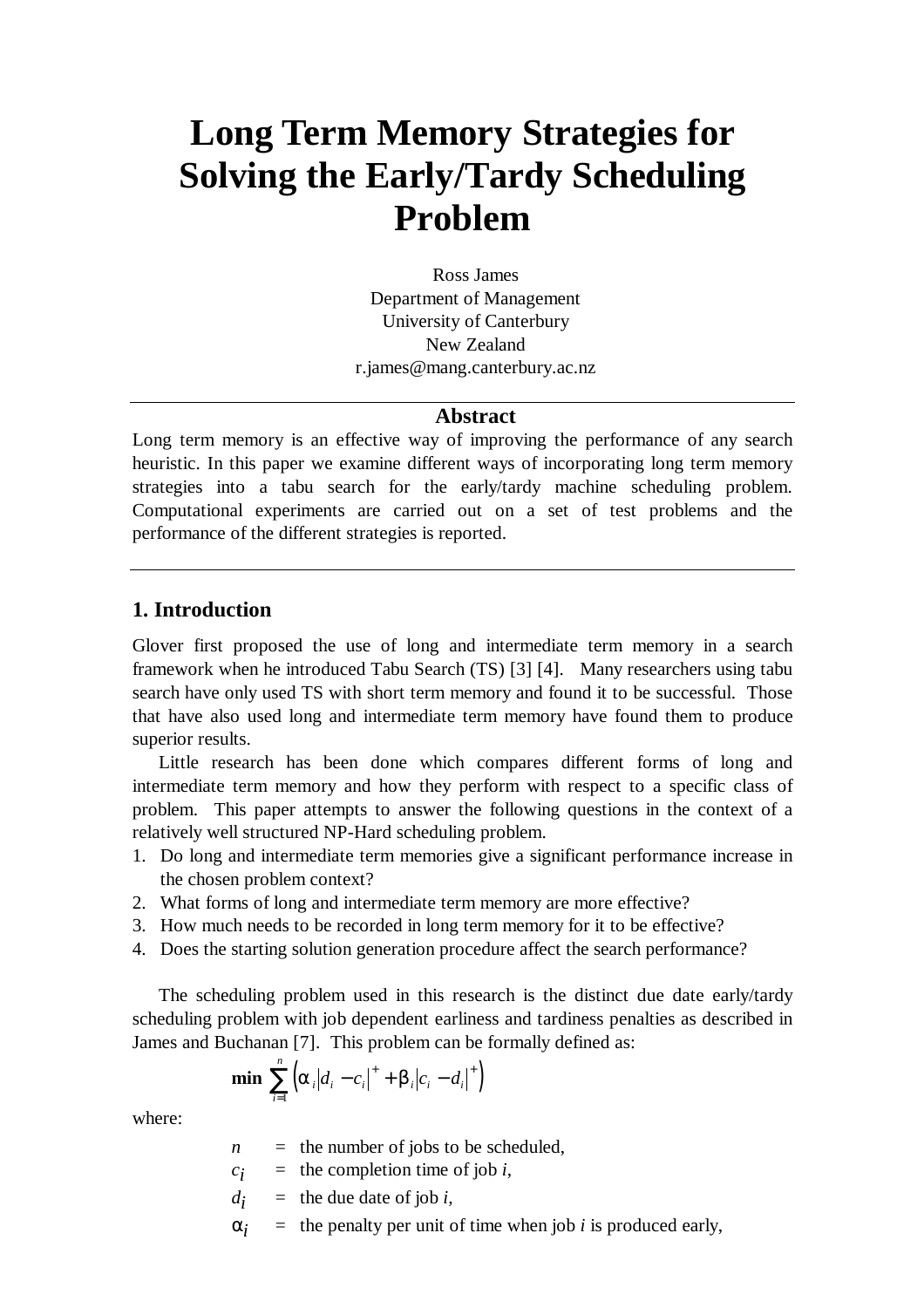**<sub>i</sub>**  $\equiv$  the penalty per unit of time when job *i* is produced late and

 $|x|^{+}$  = *x* if *x* > 0, or 0 otherwise.

The problem has several features that do provide some structure to the problem. These features were used by James and Buchanan [7] to develop a heuristic which can generate a schedule solely from specifying whether each job is to be scheduled early or tardy. We use this heuristic to help generate a starting point and also in some of the long-term memory implementations.

#### **2. Tabu Search Implementation**

The tabu search is implemented by first determining the sequence of jobs to be processed, then inserting idle time in a fashion described by James and Buchanan [7]. The search uses using an insert neighbourhood scheme, whereby one job can be taken and inserted in front of or behind another job. At each move the job that is moved and the position that it was moved from is made tabu. In situations where the move made can be reversed by the movement of a different job, the alternative moves are also made tabu. All searches used a fixed tabu list size. To speed up candidate selection, the candidate selection procedure called Reeves-Window-Candidate List proposed by James and Buchanan [8] was implemented. This procedure was found to be very effective by James and Buchanan [8] in solving this same problem. The aspiration criterion used was that a tabu move would be accepted if it produced a solution that was better than the best solution found to date.

The long and intermediate term memory components were organised so that after every iteration the memory would be able to record information on the current solution to the problem. After a specified amount of time, the long term memory was called to diversify the search by finding a solution which was different from the current solutions examined and became the new starting point for the search. After the same amount of time the intermediate term memory was then called to intensify the search by finding a new starting point which tended to share common features solutions examined. The way in which these solutions were generated was the primary difference between the searches.

The total search time was given, as was the number of long and intermediate term memory interactions during this time. The interactions were evenly spaced throughout the time span. All searches were first diversified, then intensified.

### **3. Memory Implementations**

Several different types of memory structures were implemented for the long and intermediate term memories. A couple of "random memories" were also included to see how the quality of the search was affected by the quality of what was held in memory.

The memories could be classified into three broad categories with varying levels of sophistication and memory requirements.

The first is a sequence based frequency memory recorded the number of times a particular job was in a given location in the sequence as explained by Glover and Laguana [5]. Every time the search moved to a new solution the memory was updated with the job position. The memory recorded the total number of times a job was positioned in a given location. The diversification strategy chose a job for a particular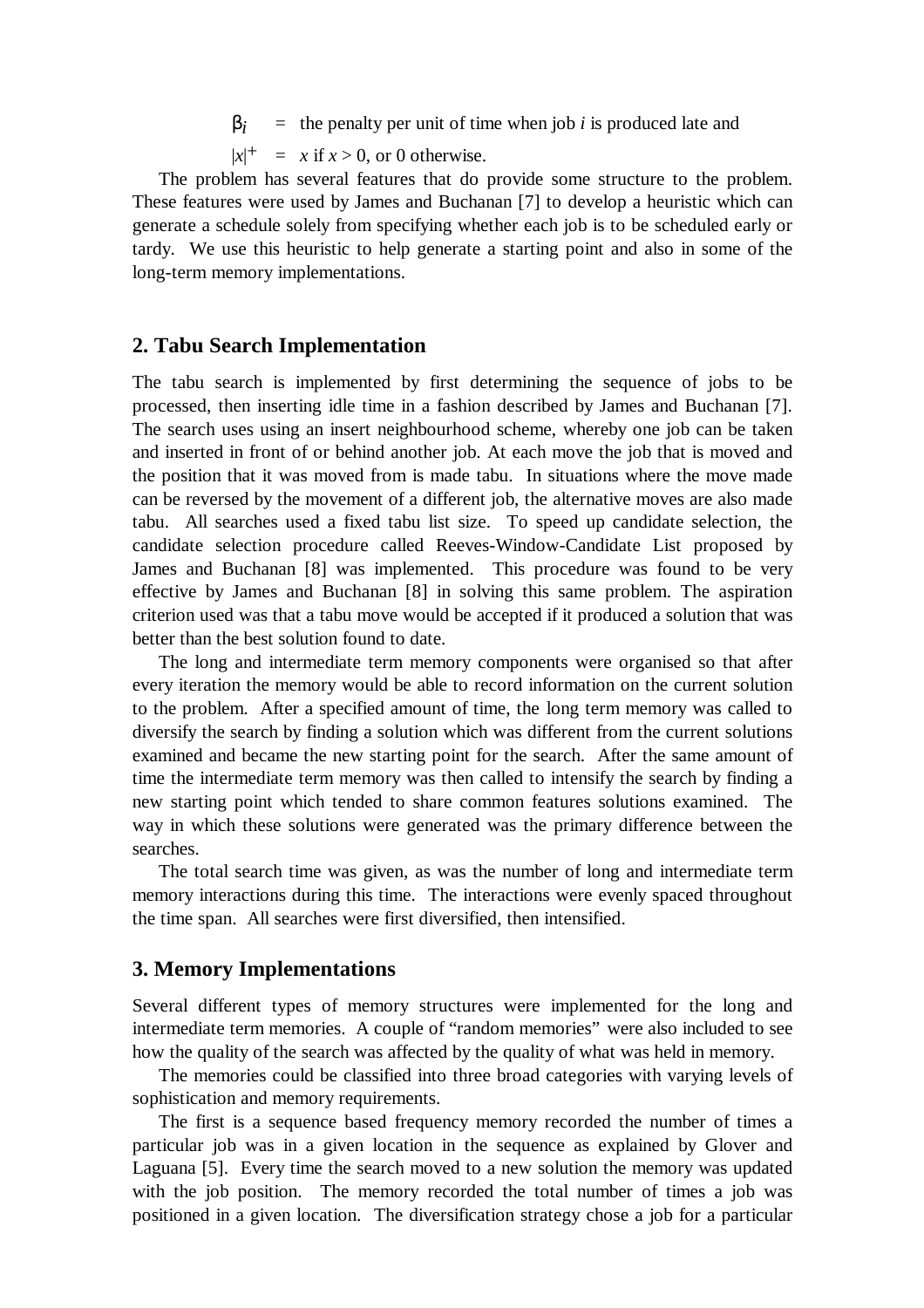position by finding the job that had been in that position the least number of times. In the case of ties, the jobs were randomly selected among tied jobs. Similarly the intensification strategy chose a job for a particular position by finding the job that had been in that position the highest number of times. Clearly, once a job had been selected for a position, it could no longer be chosen for further positions. Once the sequence had been determined, idle time was inserted to create a schedule.

The second form of memory used a frequency-based memory that recorded the number of times a particular job was scheduled on or before its due date (early) or after its due date (tardy). For the diversification phase, jobs that were normally tardy were scheduled early while those jobs that were normally early were scheduled so they were tardy. This early/tardy information was then feed into the heuristic of James and Buchanan [7] to devise a schedule. As it is possible for a given set of early/tardy job settings to be infeasible due to having too many early jobs, the algorithm would change the early job with the most times early into a late job in order to create a feasible schedule. The inverse procedure was implemented for the intensification strategy.

The third form of memory structure investigated was the most extensive in that it recorded the most information from the search. This memory we called "Total Recall" memory. This memory recorded the sequence of jobs that formed the solution, the objective function value for the solution and the moves that were made from this solution. This memory records every move made during the search, and does not "strategically forget" any moves made during the search as with standard tabu search. Clearly this form of memory requires an efficient method of storing this information, otherwise it could slow down considerably as the number of solutions visited and moves stored increased. Previous researchers have discouraged tabu lists which stores points rather than moves because they "may be extremely space consuming" [6]. Battiti and Tecchiolli [2] showed with their development of Reactive Tabu Search that with the increases in memory available and appropriate memory structures that it was now practical to store all this information in a single memory. In this research a special memory structure was used which comprises of a hash table and a self height balancing trinary (three branch) tree as outlined in Figure 1. Those unfamiliar with these data structures are referred to a computer science book on data structures such as [1]. The advantage with this memory structure is that it does not slow down significantly as the number of iterations increases as long as the hash table is sufficiently large. Solutions were indexed into the hash table and the tree according to their objective function value hence the top best solutions could always be found by scanning the best values in each of the trees pointed to by the hash table. At any time the search had a record of whether it had visited a specific solution or not which, if required, could be incorporated into the search. This memory was used to find the top *x* solutions which were then used to diversify and intensify the search in the same manner as the frequency based early/tardy memory structure outlined above. A simpler array memory structure of could have been used for this purpose, however this would have been at the expense of speed and flexibility for future diversification and intensification options. This structure also allowed the diversification and intensification algorithms to be integrated with the main search, in that a specific point and move could be checked to see if it have ever been carried out from that point.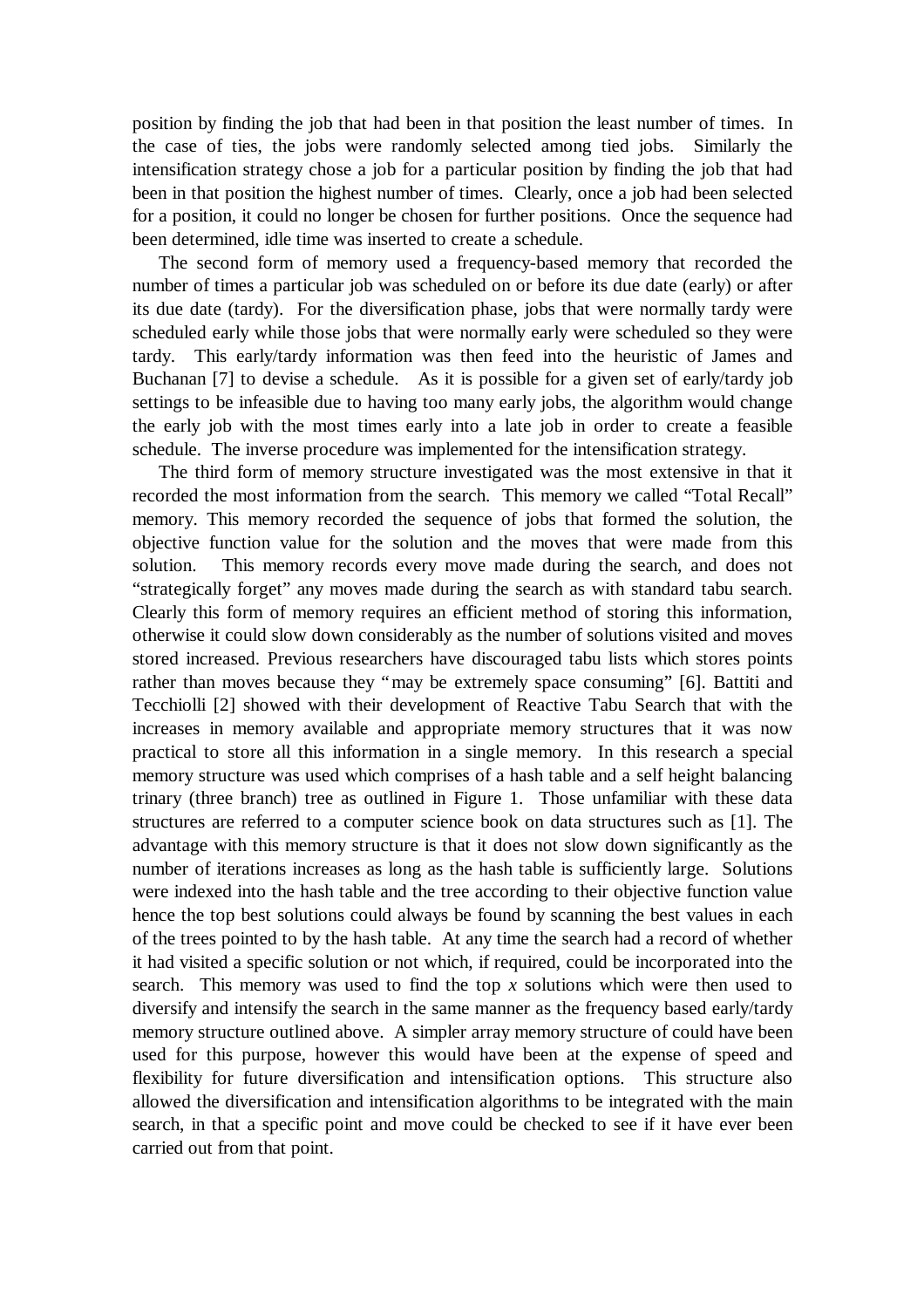

Figure 1. Memory Structure for Total Recall Memory.

# **4. Search Descriptions**

Seven different combinations of memories and searches were compared.

A Standard Tabu Search without long or intermediate term memory was initially run to test the hypothesis that there is a difference in the performance of the search if long and intermediate term memory are implemented in the search for this problem.

Random Long Term Frequency Tabu Search (Random LT Freq TS) did not use a memory at all for its intensification and diversification. It simply generated a random sequence every time the search was to be either intensified or diversified. This allowed the hypothesis to be tested that what is stored in sequence frequency memory is important to the performance of the search.

Frequency Based Long Term Tabu Search (Freq LTTS) used a frequency base memory that recorded the number of times a job was in a particular position in the sequence. To intensify the search jobs that were often in a particular position were kept in that position. For diversification jobs that were seldom in a particular position were placed in that position.

Random Early/Tardy Long Term Memory (Random ETLTTS) is similar to Random LT Freq TS in that it does not use any actual memory but allows us to test the hypothesis that what is stored in early/tardy frequency memory does make a difference to the performance of the search. When requested to intensify or diversify the search this search randomly allocates each job to being either an early or a tardy job. The early/tardy heuristic of James and Buchanan [7] is then used to generate a new starting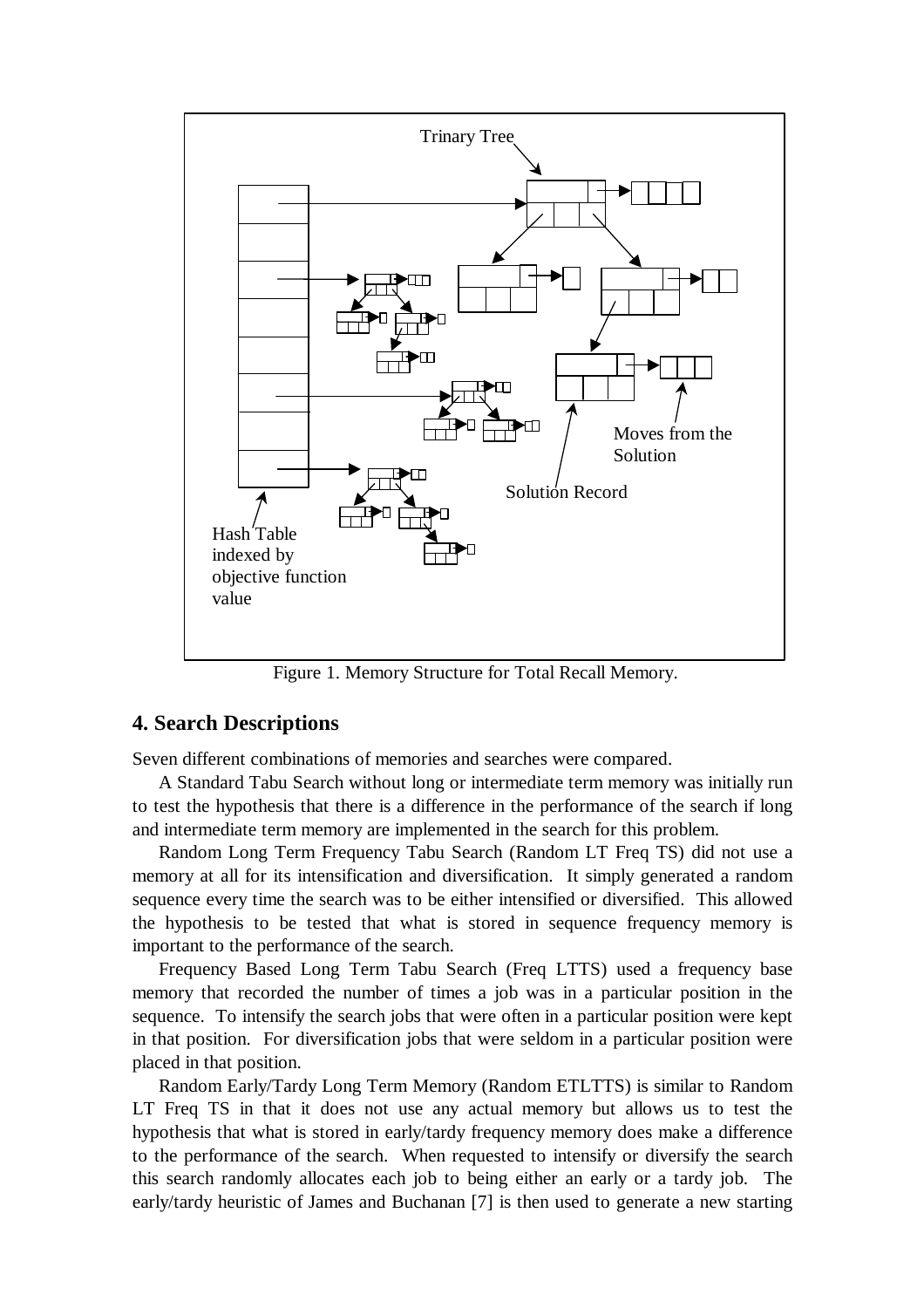point. If the allocation is infeasible, then a new set of allocations are made with more probability of a job being set as tardy rather than early.

Early/Tardy Long Term Memory Tabu Search (ETLTTS) records the number of times a job has been scheduled later than its due date. From this the number of times the job has been schedule on or earlier that its due date can be calculated by taking the number of iterations less the number of times it had been scheduled late. information is used to define whether the job should be defined as being early or tardy by the intensification and diversification routines. Jobs which are normally early would be set early to intensify the search, or late to diversify the search. Once each job had been allocated an early/tardy setting the James and Buchanan [7] early/tardy heuristic can be used to create the new schedule.

Early/Tardy Total Recall Long Term Memory with Tabu Search Candidate Selection (ETTRLTTSCS) is similar to ETLTTS, except that it uses the Total Recall memory structure. This means that it can selectively specify how many of the best top solutions it wants to consider when generating its new starting point. The procedure is exactly the same as ETLTTS except that is considers only the specified number of top solutions. ETLTTS, on the other hand, considers every point visited, whether good or bad.

Early/Tardy Total Recall Long Term Memory Tabu Search (ETTRLTTS) is the same as ETTRLTTSCS except that the information in the Total Recall memory is also incorporated into the search itself. This means that if a move from a solution is found in the Total Recall memory then it is defined as being tabu throughout the search, and can not be carried out again. The tabu list is still used to provide a diversification tool for the search.

# **5. Data Generation**

Data was generated in the same manner as described by James and Buchanan [7]. The classes of data used are shown in Table 1.

|   | Tardiness | Due Date | <b>Early Penalty</b> | <b>Tardy Penalty</b> |
|---|-----------|----------|----------------------|----------------------|
|   | Factor    | Range    | Range                | Range                |
|   | 0.2       | 0.2      | [1,5]                | [6, 10]              |
| 2 | 0.2       | 0.95     | [1,5]                | [6, 10]              |
| 3 | 0.2       | 1.15     | [1,5]                | [6, 10]              |
| 4 | 0.6       | 0.2      | [1,5]                | [6, 10]              |
|   | 0.6       | 0.95     | [1,5]                | [6, 10]              |
|   | 0.6       | 1.15     | $\left[1,5\right]$   | [6, 10]              |

Table 1. Data classes used.

Each problem contained 50 jobs and 20 instances of each class of problem were generated.

## **6. Computational Results**

Each problem was run on a 166Mhz Pentium machine running NT4.0 for 5 minutes. The code was developed in Borland C++ V5.0 which, being object oriented, allowed for most of the main code to be shared between the different "versions" of the search. This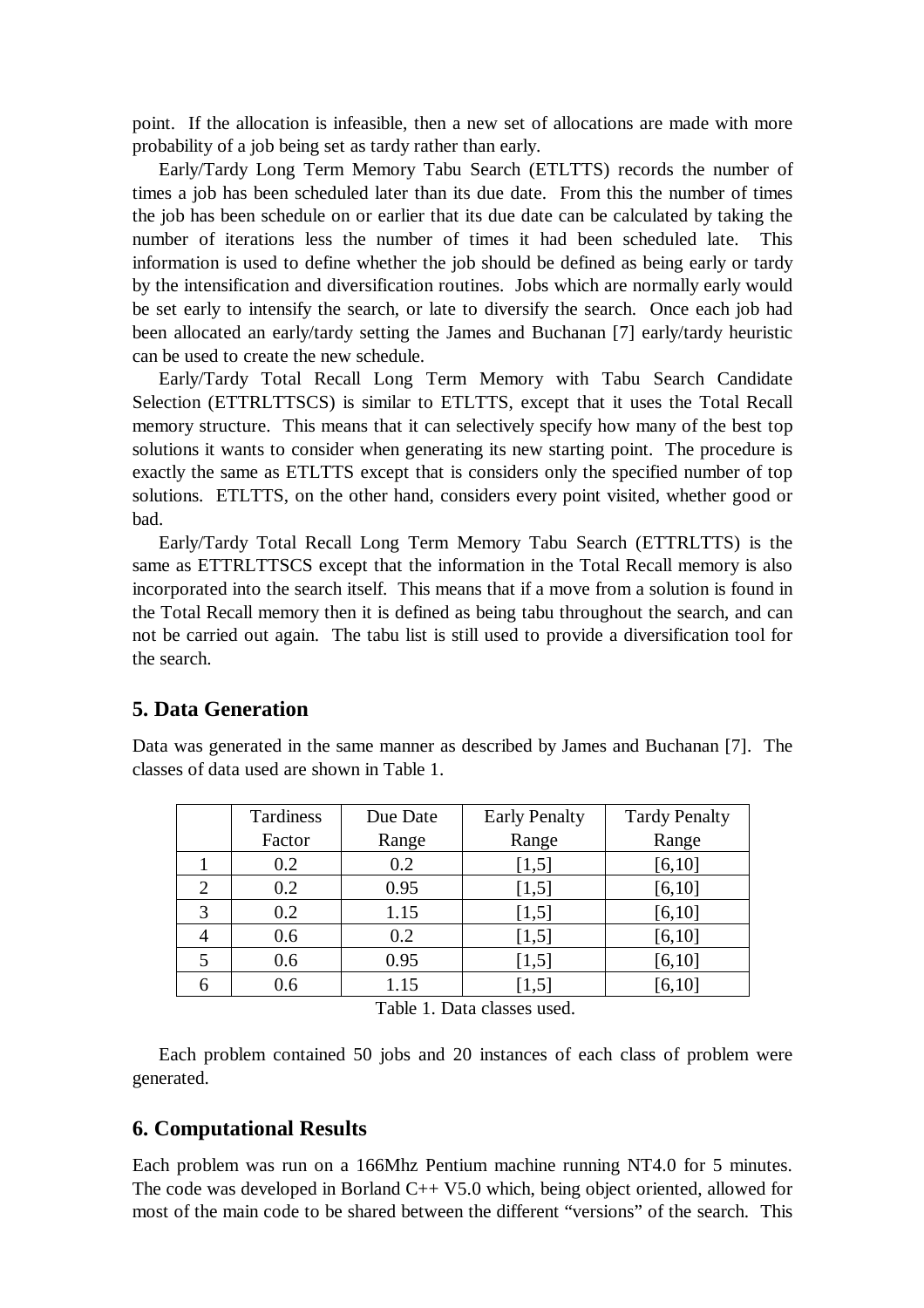meant that the comparative performance of the searches differs only by the effect of the change made in terms of memory, rather than any other changes which may effect computational speed.

For each search, all the parameters were tuned and only the results that gave the best mean and standard deviation are reported. The parameters reported in Table 2 are in the following order: tabu list size, source window size, destination window size, number of interactions from long and intermediate term memory during the search. For the total recall searches the next two parameters indicate the number of entries to consider in the memory to determine new starting points in diversification, and the number for intensification. The final parameter is the starting fraction to be used by the search if they have to determine whether to classify a job as being early or tardy. In the best searches it was found that if a point was early (or tardy) 80% or more of the time then we classify this as being an "early" (respectively tardy) job. The performance measure is the average percentage deviation from the best-known solution for each problem.

| Search                            | <b>Mean Deviation from</b> | Standard  |
|-----------------------------------|----------------------------|-----------|
|                                   | <b>Best Known</b>          | Deviation |
| Tabu Search 7,0.5,0.5             | 2.654%                     | 3.113%    |
| Random LT Freq TS $7,0.5,0.2,5$   | 0.209%                     | 0.573%    |
| Freq LTTS 7,0.5,0.2,5             | 0.176%                     | 0.395%    |
| Random ETLTTS 7,0.5,0.2,5,0.8     | 0.168%                     | 0.454%    |
| ETTRLT TSCS 7,0.5,0.2,5,50,50,0.8 | 0.156%                     | 0.345%    |
| ETLTTS 7,0.5,0.2,5,0.8            | 0.143%                     | 0.321%    |
| ETTRLT TS 7,0.5,0.2,5,50,50,0.8   | 0.117%                     | 0.303%    |

Table 2 shows the searches ordered from worst to best search performance in terms of mean deviation from the best known solution.

Table 2. Search Performance Results

From these results we can draw several conclusions about the issues we were wanting to investigate.

From the computational results it is clear that those searches that incorporate some form of intensification and/or diversification scheme did give a significant performance increase in this problem context. If we compare the standard Tabu Search with a "naïve" multi-restart procedure, Random LT Freq TS, we see that the standard Tabu Search has a mean deviation from best known that is that is more than 12 times that of Random LT Freq TS. When the Random LT Freq TS is compared with the Freq LTTS it would appear that the majority of this gain is actually made by simply restarting the search from a new point rather than carefully selecting the point that it restarts from. This, however, is not to say that selecting the point carefully does not have any impact on the performance of the search, as clearly Freq LTTS does have both a better mean and standard deviation than its random counterpart.

Another interesting comparison is between Random ETLTTS and Freq LTTS. The Random scheme is not using an "knowledge" about the search, but instead uses the knowledge about the problem which is incorporated into the heuristic itself. In this situation the results are very similar although the Random scheme provides a better mean deviation from best know, it does suffer from greater variability than the Freq LT TS. This results shows that there are two dimensions that are equally important when developing a longer term memory. The first is the incorporation of knowledge gained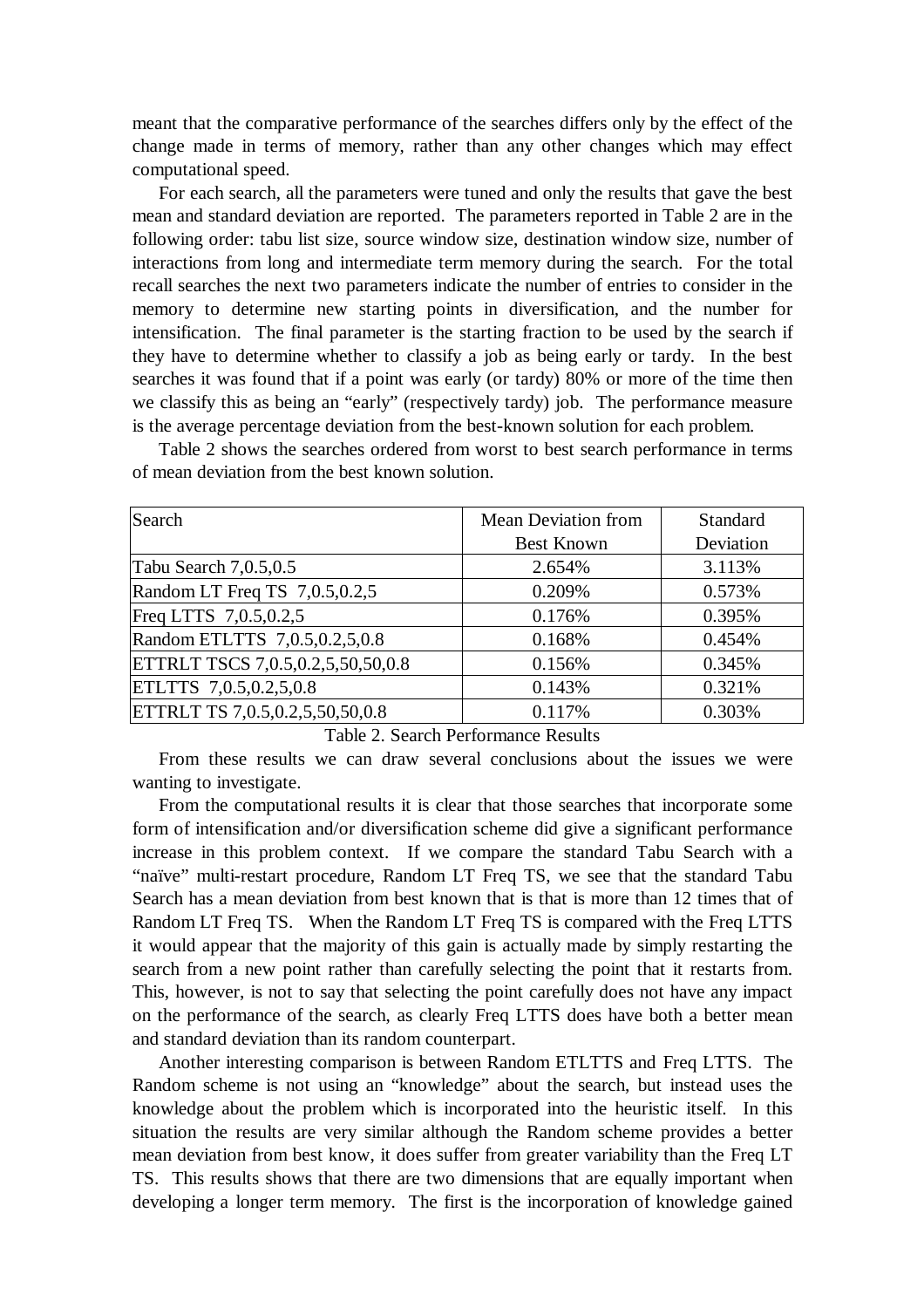by the search process itself. The second is the incorporation of problem specific knowledge which can exploit the know properties of the problem being solved.

Note too that all the searches that used the early/tardy memory along with the heuristic performed better than the frequency based searches. This indicates that using a memory structure that records search process to complement a heuristic that is designed to incorporate problem specific knowledge into the solution, rather than a more general scheme which does not provide such knowledge, is likely to produce better results.

The use of different types of memory provided some important insight. If we compare ETTRLTTSCS and ETLTTS we note that the total recall memory does not improve the performance of the search. This implies that being able to perform intensification or diversification on a top band of solutions does not improve the performance of the search. From the mean deviations computed, it appears to be slightly detrimental to the performance of the search, however the difference is not significant enough to draw this conclusion.

Total Recall memory, however, does appear to perform better when we compare ETLTTS and ETTRLTTS. ETTRLTTS incorporates the long-term memory information into the search itself by recognising moves made from specific solutions and making these tabu permanently producing a slightly more diverse search. This has produced results that are slightly better than those searches that do not incorporate their long-term memory information in the main search.

#### **7. Conclusion**

It is important to note that there is little performance difference between any of the search methods that incorporate some form of restart strategy through the search, whether this is randomly or through the use of a memory and the creation of a more "considered" restarting point. The search performance does seem to improve with better knowledge and memory being incorporated into the restarting procedure. Incorporation of knowledge of the problem type via a heuristic appears to be just as important as knowledge from the search itself. Combining both sources of information appears to increase the search performance.

In terms of our research questions we can draw the following conclusions:

- 1. Long and intermediate term memory does give a significant performance increase in a specific problem context.
- 2. Long and intermediate term memories which combine problem specific and search information appear to outperform those memories that just contain one of these elements.
- 3. The more information that is recorded in long and intermediate term memory does not necessarily mean better performance, although long and intermediate term memory which has been incorporated into the search process itself appears to be a promising avenue for investigation.
- 4. The starting solution generation procedure used by the longer-term memories does affect the search performance, but not to a significant extent. The largest gains are made when the search is restarted several times from different starting points.